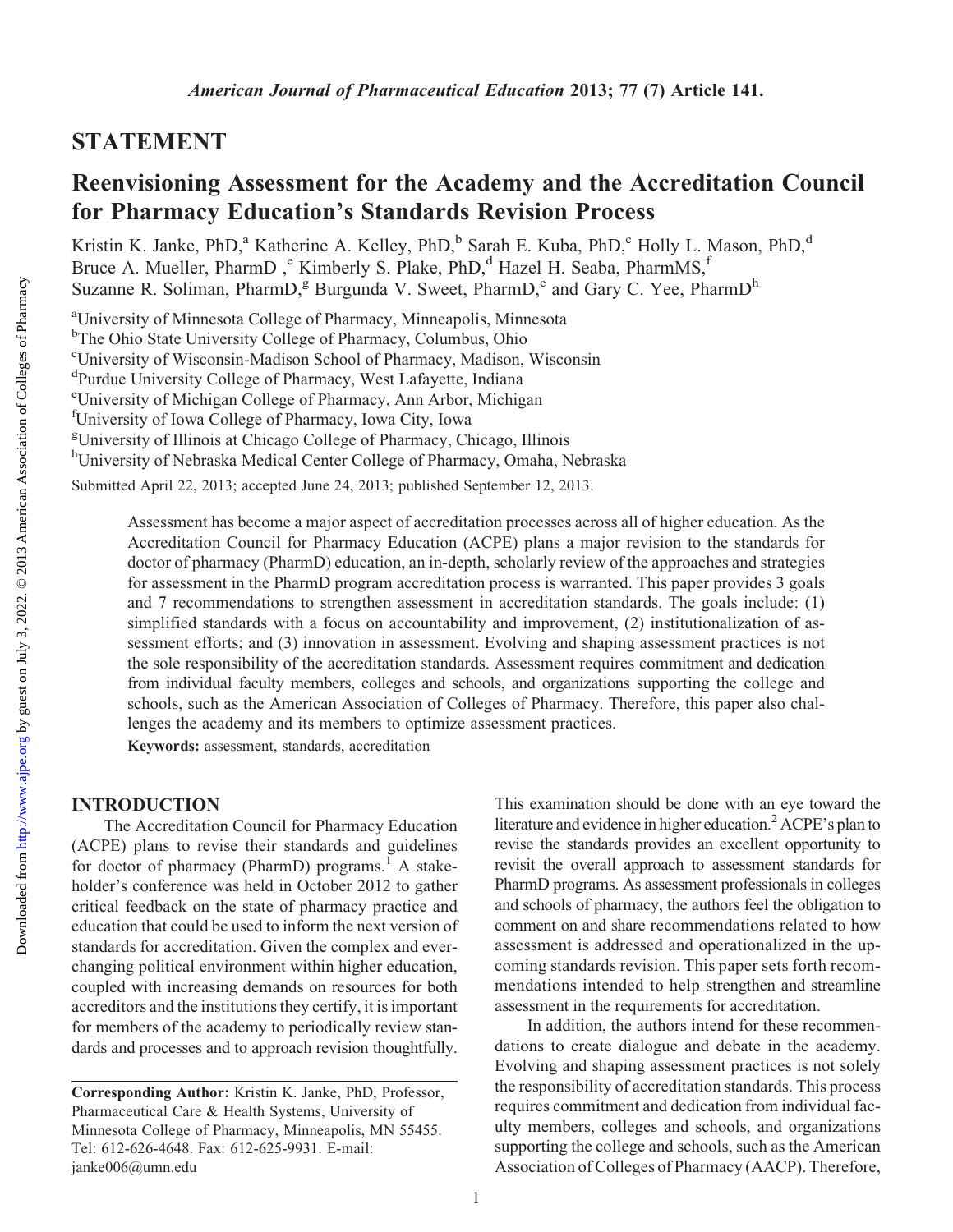this paper also challenges the academy to optimize assessment practices.

Any discussion of the future of assessment should begin with an understanding of the purpose, supporting structures, and the best practices that have accumulated to date. Assessment strategies and techniques are generally undertaken to gather data to be used to improve or to judge the worth of a performance, program, or entity (ie, accountability). Most often accreditation processes are associated with the accountability agenda for assessment. Indeed, the entire process of preparing a self-study report, being evaluated by a site team, and receiving an accreditation action is by definition a summative assessment of a program and thus can be defined as an accountability exercise. Administrators and educators may resonate more with the formative or improvement aspects of assessment practices, asking "How can we use data driven approaches to improve student learning, or improve the outcomes of programs or courses?" Both improvement and accountability roles for assessment are important and both should be included in the fabric of the standards that are used to determine accreditation of educational programs.

The fundamental role of accreditation in higher education is ensuring quality. In the United States, both the US Department of Education (USDE) and the Council for Higher Education Accreditation (CHEA) play important roles in ensuring the quality and effectiveness of accrediting bodies such as the ACPE. By a process known as recognition, which is similar to the accreditation process, accrediting bodies can be certified by USDE to ensure that they are maintaining the soundness of institutions and programs that receive federal funds. CHEA ensures that accrediting bodies contribute to maintaining and improving academic quality. As such, both CHEA and USDE have their own set of standards and recognition processes, and ACPE is recognized by both. USDE reviews ACPE every 5 years and CHEA reviews them every 10 years. Often these recognition standards translate into requirements seen in the standards for professional programs. For example, USDE requires that accreditors examine an institution's success with respect to meeting their stated mission.3 This is in turn operationalized into ACPE standard 3 on evaluation of mission and goals for colleges and schools of pharmacy. $<sup>1</sup>$ </sup>

More than 20 years ago the American Association of Higher Education Assessment released "Principles of Good Practice for Assessing Student Learning."<sup>4</sup> This document has been widely used in higher education. The principles were written with the intention of providing guidelines to lead institutions in making a difference by improving student learning through assessment (Table 1).<sup>5</sup>

Table 1. Principles of Good Practice for Assessing Student Learning<sup>4</sup>

- 1. The assessment of student learning begins with educational values.
- 2. Assessment is most effective when it reflects an understanding of learning as multidimensional, integrated and revealed in performance over time.
- 3. Assessment works best when the programs it seeks to improve have clear, explicitly stated purposes.
- 4. Assessment requires attention to outcomes but also and equally to the experience that lead to those outcomes.
- 5. Assessment works best when it is ongoing not episodic.
- 6. Assessment fosters wider improvement when representatives from across the educational community are involved.
- 7. Assessment makes a difference when it begins with issues of use and illuminates questions that people really care about.
- 8. Assessment is most likely to lead to improvement when it is part of a larger set of conditions that promote change.
- 9. Through assessment, educators meet responsibilities to students and the public.

Therefore, these principles address the improvement agenda for assessment and provide a grounded framework for the evolution of assessment practices and any recommendations for assessment for the next accreditation standards.

This statement specifically addresses 3 goals that the authors recommend for evolving assessment in PharmD programs: (1) simplified standards with a focus on accountability and improvement, (2) institutionalization of assessment efforts, and (3) innovation in assessment.

## GOALS AND RECOMMENDATIONS Goal 1: Simplified Standards With a Focus on Accountability and Improvement

The accreditation standards need to be simplified and this goal should be accomplished through a greater focus on assessment plans rather than assessment methods. In the Accreditation Standards and Guidelines for the Professional Program in Pharmacy Leading to the Doctor of Pharmacy Degree (hereafter referred to as "Standards 2007"), there are 30 standards and 151 guidelines. This is 2 to 3 times the number of accreditation standards for most other health professions colleges and schools.<sup>6</sup> Up to 136 documents and/or data reports (required and optional) are requested for a self-study.7 Thirty-eight of these appear in multiple standards. In a profession marked by efficiency, a standards revision should result in reducing redundancy while maintaining high quality.

Guidelines, while originally intended to clarify the standards, have become numerous and wide ranging, with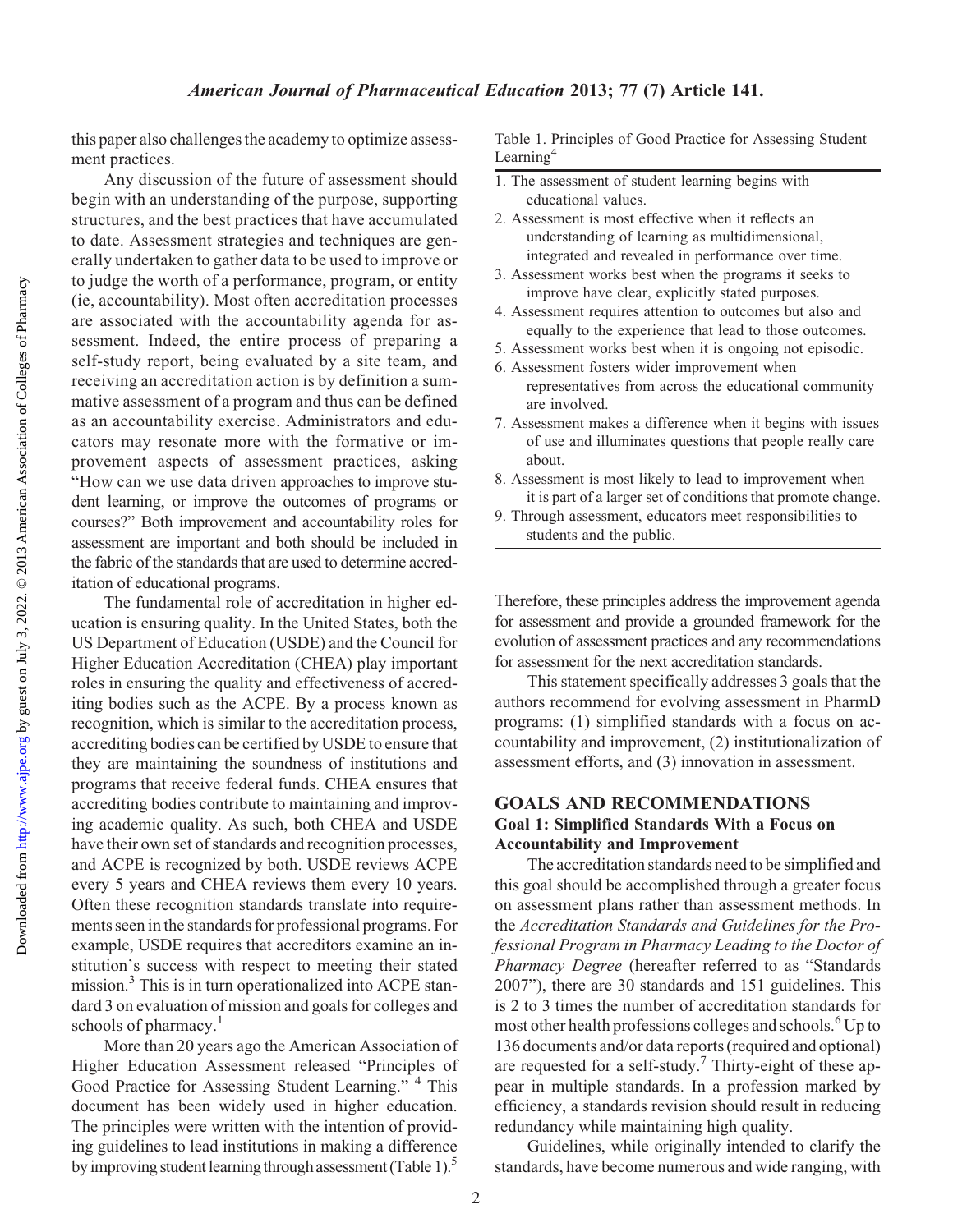several potential negative effects. In order to meet "should" and "must" guidelines, colleges and schools are developing new programs or policies even though their existing programs or policies may have been sufficient to meet the standard's intent. For example, standard 15 calls for the assessment and evaluation of student learning and curricular effectiveness. Colleges and schools can assess and evaluate through several methods including, but not limited to, embedded assessments, mile marker examinations, objective structured clinical examinations, national examinations, and/or portfolios. However, guideline 15.1 recommends portfolios and nationally standardized assessments (eg, Pharmacy Curriculum Outcomes Assessment ).<sup>1</sup> Mired in a list of "should" statements, colleges and schools run the risk of pursuing the assessments named without fully considering alternative assessment methods or the need and purpose for a given assessment in their particular context. As an alternative to detailed guidelines recommending specific assessment methods, the authors recommend a focus on assessment plans. A strong assessment plan selects and uses methods most appropriate for a given college or school of pharmacy.8

Nationally, accreditation and assessment are shifting from being input-based to outcome-based.<sup>8</sup> Standards 2007 includes several strong outcome standards, most notably standard 15 on "Assessment and Evaluation of Student Learning and Curricular Effectiveness." However, Standards 2007 still contains several input standards. Many of the input standards fall within the standards for faculty and staff (standards 24-26) and the standards for facilities and resources (standards 27-30). Standards and guidelines in these areas focus on counting inputs to a pharmacy education (eg, library volumes, faculty degrees, types of facilities) rather than a college or school's ability to achieve the outcome of well-educated pharmacists. Inputs proven to correlate with a college or school's desired outcome should remain in an assessment plan, but do not warrant inclusion in revised ACPE standards.<sup>2</sup>

Each college and school has unique assets and constraints. In order to ensure student learning while acknowledging these assets and constraints, institution-specific decisions regarding assessment methods are needed. To this end, the authors recommend that the new standards focus on a college or school's plan for assessment, as well as the evidence of implementation of the plan and the use of results for positive change. Assessment ultimately measures a college's mission and goals, and therefore no 2 assessment plans are the same.<sup>9</sup>

Simplifying standards in favor of a focus on assessment plans has several advantages. First, when colleges and schools have a strong voice in what they are assessing and the assessment methods they will use, the information

produced is more likely to be used.4 A cycle of assessment forms wherein information is gathered, analyzed, and processed, programs are changed and updated, and information is gathered again.<sup>10</sup> A focus on assessment plans fosters both the accountability and improvement goals of assessment and facilitates many of the principles of good practices for assessing student learning (Table 1).

In addition, as faculty members and other stakeholders see the utility of a transparent assessment process organized in a strong assessment plan, a culture of assessment is formed. In turn, a strong assessment plan and culture of assessment create scaffolding for innovation. The assessment plan identifies an area in need of improvement. Within a culture of assessment, faculty and staff members are free to design new ways to solve the identified problem that is a good fit within their existing programs, resources, and goals.

Recommendation 1. Require college- or schoolspecific plans for student learning outcomes assessment instead of prescribing specific assessment methods. Institutional (or programmatic) assessment focuses on understanding how well the institution is achieving its mission and goals.<sup>11</sup> The current standards state expectations for this level of assessment in "Standard 3: Achievement of Mission and Goals." A college or school's programmatic assessment often includes indicators of student success, such as job placement and licensure rates, as well as measures of student learning. In other words, student learning outcomes assessment is a subcomponent of program assessment. Similar to program-level assessment, plans for student learning outcomes assessment are vital to success.

The next ACPE standards and guidelines should explicitly require an assessment plan that emphasizes achievement of student learning outcomes and documents curricular effectiveness. Fundamentally, an assessment plan is a written statement of agreement that describes the measures and processes to be used in examining the educational program.12 The plan is developed with significant input from faculty members, professional staff members, students, and administrators. In addition, alumni, employers, and organizational leaders may provide useful input.<sup>9</sup> Palomba and Banta advise that "The plan must be seen as a starting point for conducting the assessment program, not the final word."<sup>12</sup>

Assessment planning begins with a discussion of assessment's purposes.<sup>9</sup> In addition to improvement and accountability purposes, assessment plans must recognize the needs of relevant external audiences for assessment information, including accrediting bodies. However, the plan should also recognize the college or school's mission, incorporating assessment of college or school specific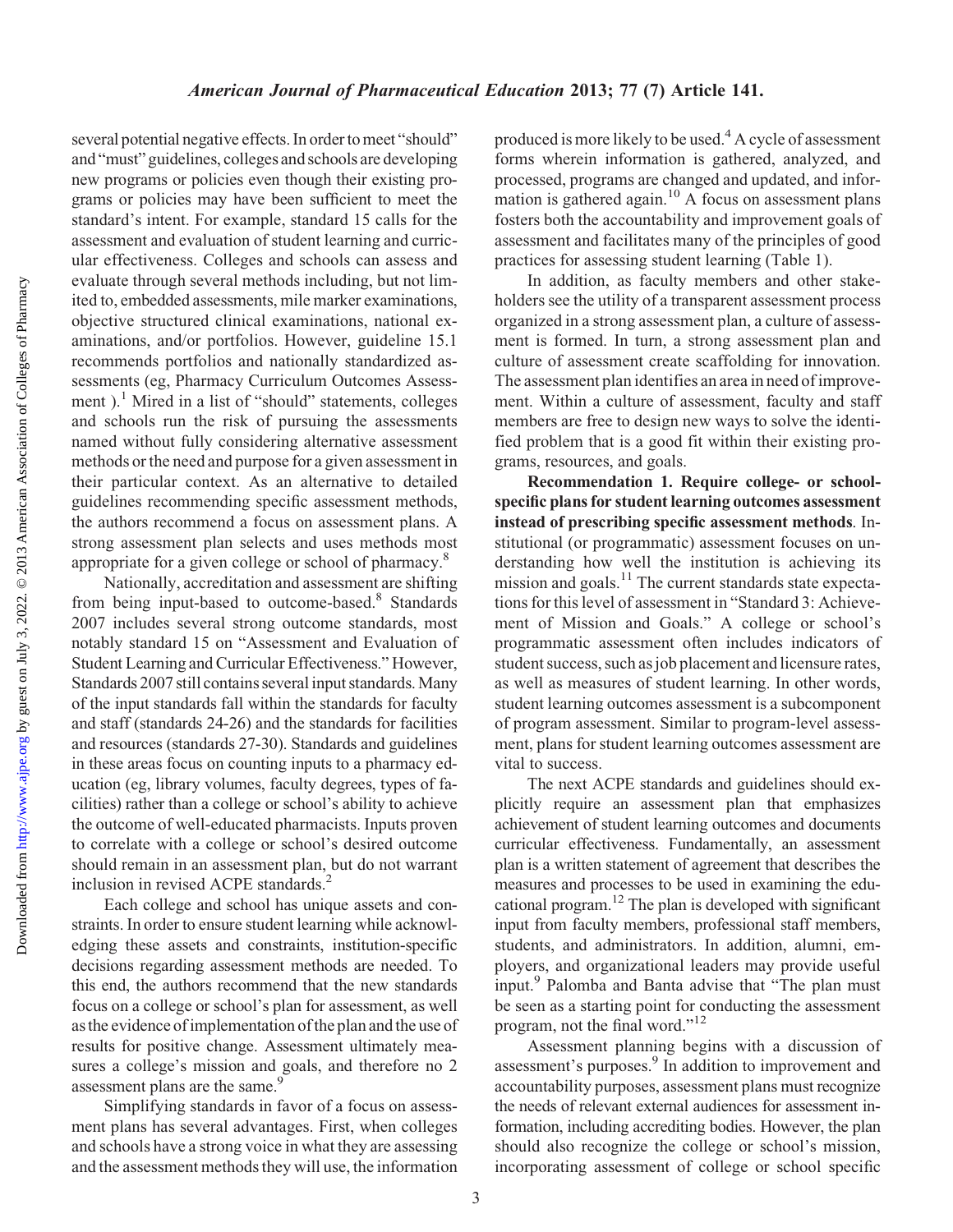foci or strengths (eg, marks of distinction, points of pride).<sup>12</sup> A strong assessment plan must have the support of upper administration.8

The goals and objectives for learning are the basis for evaluation. Therefore, defined student learning outcomes are needed.<sup>8,9,11,12</sup> An outcomes-based education has been stressed by the academy and the only way to achieve this goal is via well-defined competencies.<sup>11</sup> Assessment plans must also include the methods, instruments, and activities that will be used by the institution. These assessments are selected with attention to the relevance and usefulness of the information that would be collected.<sup>12</sup> A mixture of direct measures, where students are required to display their knowledge and skills, as well as indirect measures, where students reflect on their learning and abilities, is needed.<sup>9</sup> In addition, consideration should be given to the balance of objective tests and performance measures, as well as the balance of quantitative and qualitative methods. Finally, to increase confidence in making changes, multiple measures are recommended.

A timeline for administration of the major components must also be included along with provisions for administering the plan (ie, roles and responsibilities).<sup>12</sup> In addition, the plan should also include some examination of anticipated costs, including costs related to faculty development efforts.

Importantly, the framework for using assessment information must be described. This description should outline the anticipated analysis of data, types of reports that will be prepared, and intended audiences, as well as the mechanisms for discussion, review, and decision making based on the assessment data. The results of assessment should be linked to other educational processes such as curriculum review. $9,12$ 

Emphasis on assessment plans is consistent with other health professions accreditation agencies. Although not all of the other health professions' accreditation agencies specifically require assessment plans for studentlearning outcomes, 8 require formal ongoing assessment of programmatic effectiveness.13-20 The level of detail required in the self-study varies depending on the accreditation agency. Most of the agencies do not require specific assessment methods.13,14,18-20

To enhance accountability, programs must routinely evaluate their assessment plans. The next version of ACPE standards and guidelines should state an expectation for evaluation of assessment plans. A strong plan will include the specific time and methods to be used for evaluation of the assessment program itself. This evaluation must include whether or not: the assessment process is leading to improvements, appropriate constituencies are represented, problems with the processes have been identified,

activities need to be modified, and information is being made available to the appropriate groups.<sup>12</sup> In addition, Palomba and Banta suggest 4 criteria to be used in evaluating assessment processes, modified from the Joint Committee on Standards for Educational Evaluation. These criteria include utility, feasibility, propriety, and accuracy. Consideration should also be given to continuity of assessment over time, to allow for determination of trends, and at critical junctures, such as pre-post curriculum change. A final consideration is flexibility. Colleges and schools must have the flexibility to experiment and to make changes as the successfulness of the assessment plan is evaluated.<sup>9</sup> Colleges and schools are encouraged to consider these criteria in evaluating assessment plans.

Recommendation 2: Require evidence of use of student learning assessment data to influence programmatic change. To enhance improvement in curricula, programs must routinely use data from assessment plans to create change. Evidenced-based processes and practices are becoming increasingly important in an ever-changing world. Patients receive care based on the weight of evidence that given treatments or medications will address their ailments. Similarly, educational changes including curricular reform, should be based on data that support the need for such efforts. While the current standards state that colleges and schools "must use the analysis of outcome measures for continuous improvement of the curriculum and its delivery," evidence is not required.<sup>1</sup> To enhance accountability, the next version of the ACPE standards should explicitly require evidence of programmatic change based on the use of student learning assessment data.

As outlined in the Principles of Good Practice for Assessing Student Learning (Principle 8), assessment is most likely to lead to improvement when it is part of a larger set of conditions that promote change.<sup>4</sup> Strong assessment requires attention to "closing the loop" and ensuring that data are used to create improvements. $2<sup>1</sup>$ Baker, in a study of 9 institutions, found that the use of evidence for the purpose of studying processes and practices that improve student learning was central to successfully improving student learning outcomes. $^{22}$ 

In addition, many pharmacy programs are engaged in or contemplating major curricular change. Successful curricular change is accompanied by a corresponding organizational change process. Kotter has proposed a model for organization change that can be applied to educational institutions undergoing curricular change.<sup>23,24</sup> Farris and colleagues argued that assessment can influence and assist with each stage of the organizational change process.<sup>25</sup> For instance, assessment evidence can be used in creating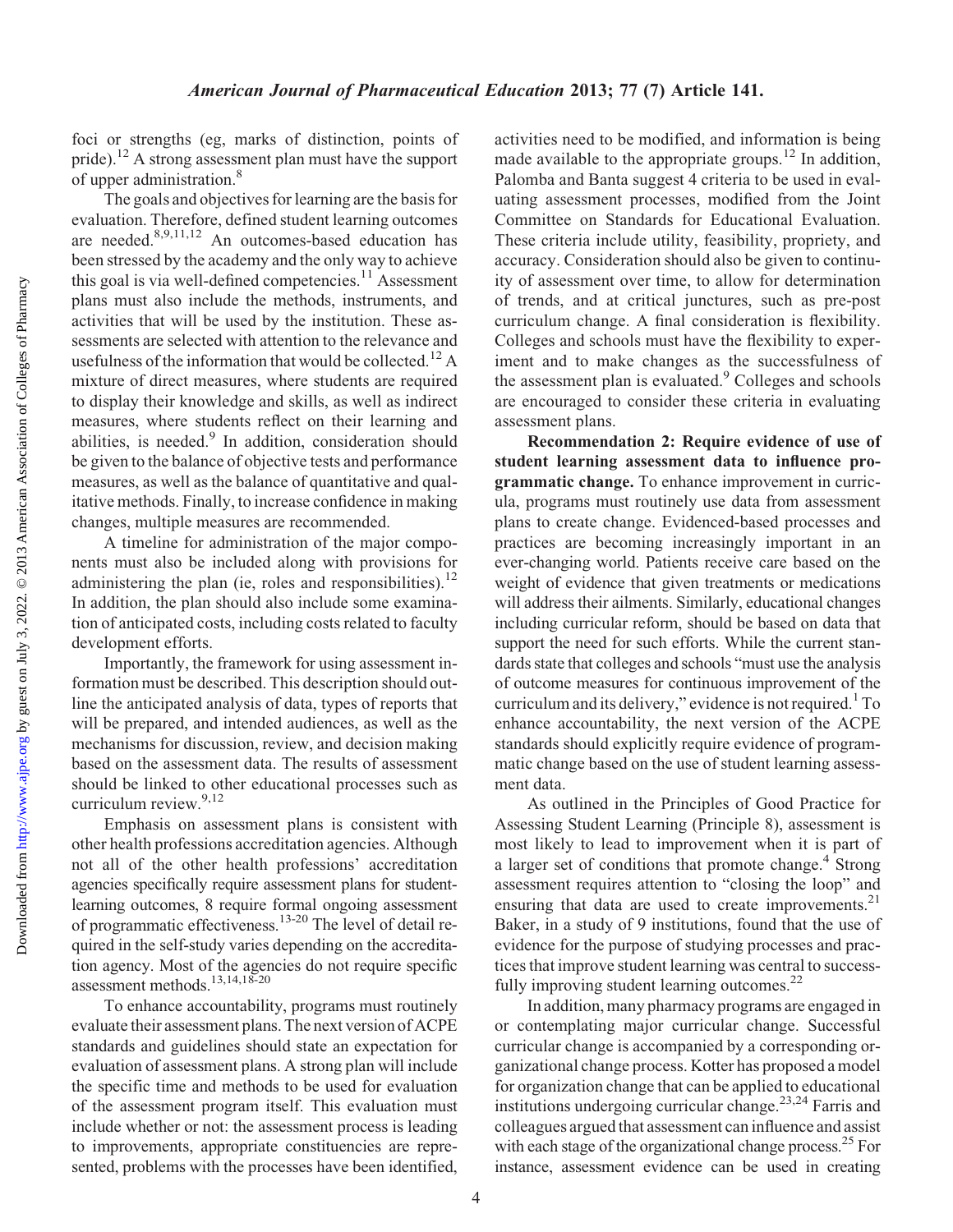#### American Journal of Pharmaceutical Education 2013; 77 (7) Article 141.

direction and momentum for curricular revisions, recognizing progress in improving student learning, and inspiring additional evolution of curricula. When examining assessment data and planning for improvements, colleges and schools are encouraged to not underestimate the significance of organizational change processes that are associated with a major curricular revision.

Given the importance of assessment in directing and supporting curricular change, the next version of the ACPE standards should increase accountability for data use. Blaich recommends creating discussion among a wide array of stakeholders and using these conversations identify 1 to 2 areas to focus for improvement efforts and resources.26 Colleges and schools should provide evidence of data-driven discussion and prioritization of improvement efforts as part of the accreditation process. In addition, a number of health professions accreditation agencies require a description of curricular revisions based on assessment data.<sup>13,15,16,19</sup> Colleges and schools should be required to provide descriptions of curricular revisions based on student learning assessment data.

Recommendation 3: Refine the assessment guidelines by using an assessment appendix to provide alternatives. To further encourage innovation, the next version of the ACPE standards and guidelines should move many of the "should" statements in the current guidelines to a separate appendix. Statements within the guidelines are often interpreted as "must" statements because no alternatives are provided. Use of an Assessment Appendix could encourage alternative approaches to achieve assessment priorities by providing multiple examples of methods to address various types of assessment concerns. The content of this guidance document could be revised and expanded over time as assessment practices evolve as a science. The AACP's Assessment Special Interest Group should convene a task force to assist with the development of an evidence based guidance document for consideration by ACPE. Unlike the accreditation standards themselves, which rightfully require extensive review and discussion prior to revision, the proposed guidance document might be revised using a less time-consuming, fasttrack process.

#### Goal 2: Institutionalization of Assessment Efforts

Strong programmatic and student learning assessment requires considerable planning and investment. An identified person (or team) leading assessment can provide direction, expertise, and dedicated time. However, as assessment practices expand and become institutionalized, deliberate efforts and strategic decisions must be made in order to sustain and continue to evolve assessment. Several strategies are needed to ensure a meaningful and productive assessment program within a college or school of pharmacy.

Recommendation 4: Integrate assessment with the CQI process. Successful implementation of assessment plans involves active engagement in the assessment cycle. This cycle is based on the elements of continuous quality improvement (CQI), a systematic approach of analysis that uses the principles of scientific inquiry and centers around continual improvement based on data in an effort to meet or exceed customer expectations.<sup>27-30</sup> Although it may not be clear to busy faculty members and administrators, assessment and CQI are closely linked. The CQI process is customer focused, driven by a goal, and based on data that suggest a need for improvement.<sup>30</sup> Application of CQI principles to higher education has been described in the literature by pharmacy $31,32$  and other health-related disciplines including nursing,<sup>30</sup> physician's assistant,  $27$  and medical<sup>29</sup> training programs.

The concept of assessment being an ongoing rather than episodic process is consistent with the fifth principle of Good Practices.4 Not uncommonly, the Plan-Do-Check-Adjust (PDCA) cycle is used to implement the CQI process. PDCA allows for a continuous cycle for identifying a problem, defining and gathering data needed to assess the problem, taking action to resolve the problem, checking whether the intervention was effective at addressing the problem, and adjusting the plan as needed to allow for further improvement.<sup>27</sup>

A key element of the CQI process requires that the college or school think strategically and analytically about the data that are needed to address a given curricular problem so that targeted interventions can occur that lead to product improvement.<sup>33</sup> In higher education, that product should be the student and the learning that takes place in the student.<sup>34</sup> The COI process allows for colleges and schools to ensure accountability while also remaining sufficiently flexible to allow for continuous improvement in their programs.

The next ACPE standards should increase accountability for integration of assessment data into CQI initiatives within a college or school. Colleges and schools should use the PDCA cycle for assessment and share the data with appropriate support structures in a way that allows for continuous improvement. Assessment data should be considered, when appropriate, in decisions relating to curricular changes, accreditation processes, annual budgeting and other strategic planning initiatives.

Recommendation 5: Promote a culture of assessment.Typically, culture is considered a "shared system of meaning" among individuals that influences their behavior and decisions. Considering this definition, administrators and educators must determine what a culture of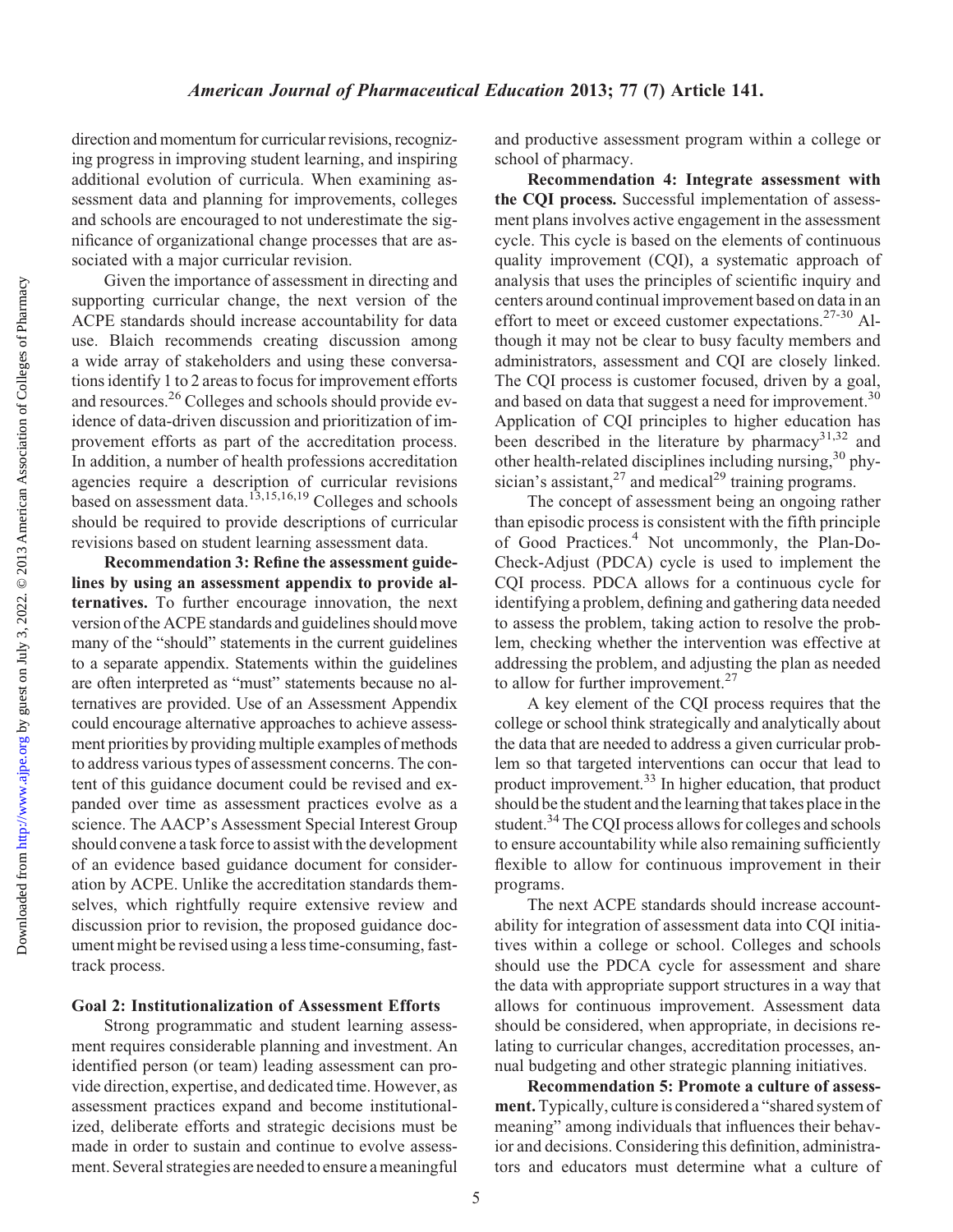assessment is and how it can be established in colleges and schools of pharmacy. In the following guidelines, ACPE implies that a culture of assessment should be established within colleges and schools of pharmacy:

- Guideline 1.6: The college or school's value should include a stated commitment to a culture that, in general, respects and embraces quality assurance and continuous quality improvement through assessment and evaluation.
- Guideline 15.2: A system of evaluation of curricular effectiveness must be developed that, in general, should...include input from faculty, students, administrators, preceptors, practitioners, state board of pharmacy members, alumni, and others.<sup>1</sup>

Creating a culture of assessment can be a difficult endeavor as faculty members may have preconceived beliefs concerning assessment.<sup>35</sup> Faculty members feel overcommitted and may consider assessment as one more thing they are required to do or as an educational fad. Furthermore, they may view these activities as "unfunded" mandates and see little being done with the data. In contrast, there may be fears on how the assessment data will be used, in particular, whether data will be used against them. They may see themselves as already "doing" assessment through their individual activities and see programmatic assessment as limiting their academic freedom. Identifying and addressing faculty concerns are key components of creating a culture of assessment at any institution.36

Though there is limited discussion of establishing an assessment culture in the pharmacy literature, recommendations and descriptions of others' experiences have been published in the higher education literature.<sup>10,35,37-39</sup> Among the recommendations, several themes emerge, including the use of common assessment terms, provision of professional development on the assessment of student learning outcomes, faculty ownership of development and implementation of an assessment program, administrative support and understanding of assessment efforts, recognition of assessment efforts in faculty evaluation and departmental reviews, sharing of assessment data, providing funding and resources for assessment initiatives, and celebrating successes. Consistent with the sixth principle of good practices,<sup>4</sup> all key stakeholders (faculty and staff members) must be included in the process, in order to have a culture of assessment.

In order to optimize the effectiveness of assessment practices, colleges and schools should work to create a culture of assessment. The next ACPE standards should require that colleges and schools make explicit efforts at establishing a culture of assessment, which would include

identifying and addressing faculty concerns. The ACPE standards should not be prescriptive in how colleges and schools encourage a culture of assessment, as each institution is unique. Colleges and schools may want to consider the recommendations for establishing a culture of assessment presented in this paper (Table 2) and identify appropriate actions for their college or school. AACP should serve as a resource to colleges and schools by providing assistance and by developing programming for faculty members and administrators.

Recommendation 6: Foster engagement and collaboration in assessment. Hutchings has argued that "the real promise of assessment depends on significantly growing and deepening faculty involvement."<sup>40</sup> The next ACPE standards should encourage broad, substantive involvement and productive collaboration in assessmentrelated activities. Colleges and schools should nurture assessment involvement by faculty and staff members. As researchers and scholars, faculty can readily appreciate and value an evidenced-based process of inquiry to inform their teaching and student-learning improvement activities. Faculty members are most likely to embrace teaching and learning assessment if: (1) it helps them do their best work, (2) it improves student outcomes, and (3) it is rewarded activity.<sup>34</sup> The potential to involve staff members, such as student affairs professionals, is often overlooked and underused.<sup>41</sup>

Quality assessment requires involvement of and collaboration between individuals. Collaboration in assessment activities can help share the workload, aid motivation, and produce stronger projects.<sup>42</sup> Colleges and schools are urged to consider opportunities for collaboration. Opportunities for collaboration may exist between departments within the school or may be available across local health professions programs. Opportunities may also exist with other pharmacy schools in the geographic area and/or with pharmacy colleges and schools with similar missions and operations. Collaborations are a strategic decision and an investment that can significantly assist the program in meeting its goals by evolving into rich communities of practice.<sup>43</sup>

#### Goal 3: Innovation in Assessment

The current ACPE guidelines already call for colleges and schools to foster and assess experimentation and innovation in their plans to address curricular effectiveness (guideline  $15.2$ ).<sup>1</sup> In order to address reluctance in developing new assessment approaches, the next ACPE standards should outline expectations related to innovation. For instance, innovations must be carefully planned. Innovations should be initiated based on a clear rationale and/or a documented need. Plans for innovations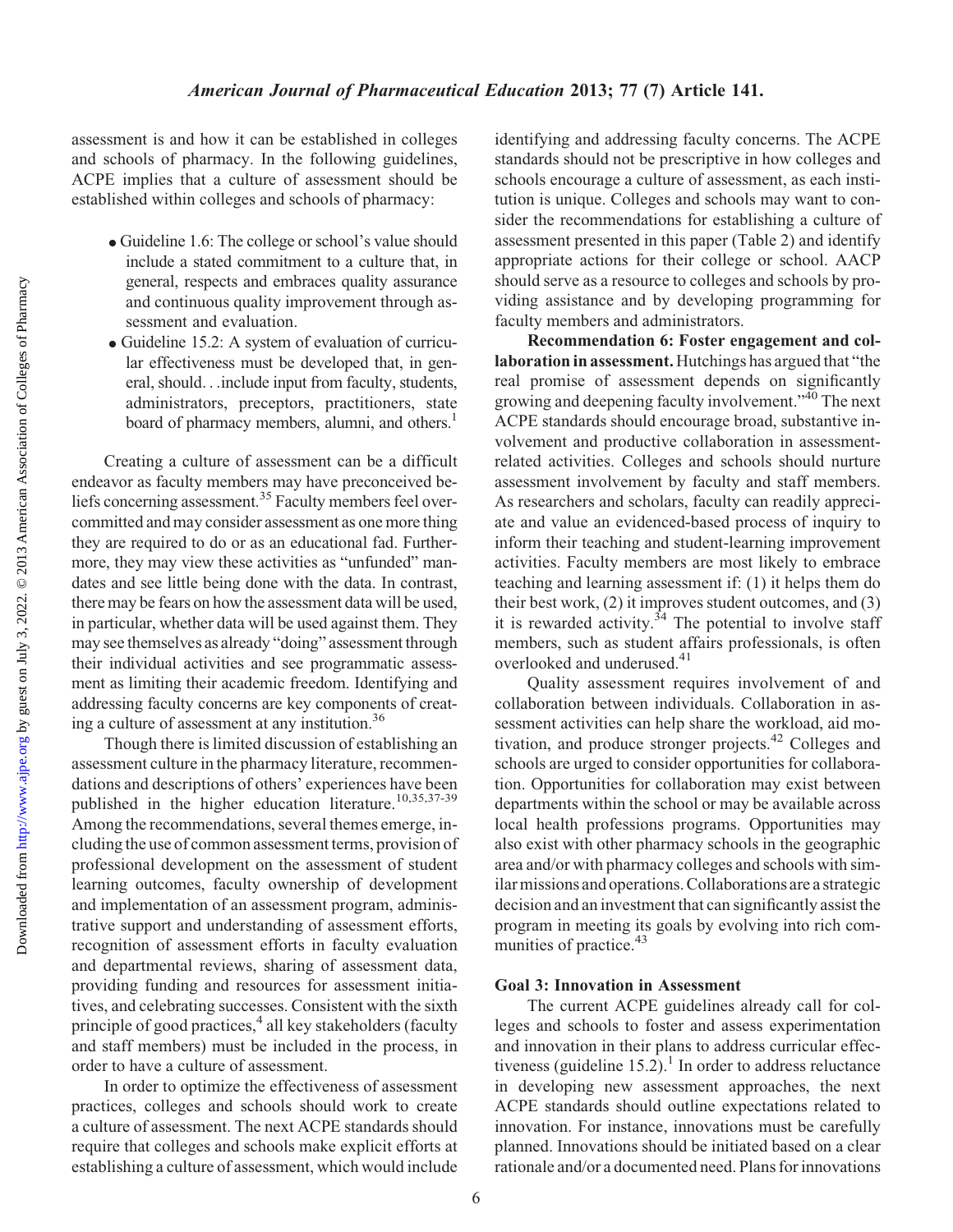### American Journal of Pharmaceutical Education 2013; 77 (7) Article 141.

| <b>Suggestions for Establishing a Culture of Assessment</b> | <b>Possible Means of Operationalizing</b>                                           |
|-------------------------------------------------------------|-------------------------------------------------------------------------------------|
| Use of common assessment terms                              | Consensus on terminology set by local assessment professional and<br>administration |
| Provide professional development opportunities              | Brown bag discussions                                                               |
|                                                             | Invited speakers                                                                    |
|                                                             | Local workshops or seminars                                                         |
|                                                             | Professional development time                                                       |
|                                                             | Regional conferences                                                                |
|                                                             | National conferences                                                                |
|                                                             | Web site with assessment resources (eg, readings, guides, links)                    |
| Encourage faculty ownership in the development              | Include faculty from across disciplines in the development of                       |
| and implementation of the assessment program                | assessment plan and tools                                                           |
|                                                             | Include in annual faculty goal setting                                              |
|                                                             | Use assessment results to inform decision-making                                    |
| Support of assessment efforts from administration           | Identify technologies to assist faculty in assessment efforts                       |
|                                                             | Consult with or hire an assessment specialist and support staff                     |
|                                                             | Establish an assessment committee                                                   |
| Recognize faculty's assessment efforts                      | Value assessment efforts in the promotion and tenure process                        |
|                                                             | Encourage and support assessment efforts as a form of scholarship                   |
| Share assessment data                                       | Disseminate results to faculty                                                      |
|                                                             | Set aside a portion of faculty, curriculum, and department meetings                 |
|                                                             | to regularly present assessment data and facilitate                                 |
|                                                             | discussion and interpretation by faculty                                            |
| Provide funding and resources for assessment initiatives    | Release time to do assessment activities                                            |
|                                                             | Small grants for assessment related projects                                        |
|                                                             | Fund professional development activities for faculty (see above)                    |
| Celebrate successes                                         | Highlight in newsletters/Web sites                                                  |
|                                                             | Annual events, such as awards program, luncheons, or fairs                          |

Table 2. Methods in Creating a Culture of Assessment<sup>10,35,37-39</sup>

must draw on related literature and existing evidence where available. Consequences for poor student performance based on a new, innovative assessment should be no-stakes or low stakes. Adequate student feedback and remediation should be provided. Innovations should be designed to be feasible given the resources available. Pilot projects in assessment should be encouraged. Pilots may involve a portion of students, a focused scope of knowledge, skills, attitudes or behaviors and/or be limited in some other fashion. Innovations can then be "scaled up" as experience is gained.

Innovations must be closely monitored and evaluated. The goal of innovation is to produce assessment evidence that is ideally direct, relevant, verifiable, representative, cumulative and, importantly, actionable.<sup>44</sup> Criteria for success should be outlined prior to launching the innovation, as well as the individuals or group responsible for the evaluation and the timeline for evaluation. Communication with faculty members, staff members, and students regarding the innovation project should be encouraged. Colleges and schools should promote assessment-related innovations by providing faculty members time to pursue

innovative projects, arranging for staff and/or consulting support, encouraging documentation of innovations in annual reporting, recognizing work related to innovations in annual reviews, and discussing innovations in college and school communications.

Recommendation 7: Promote and nurture scholarship in assessment. Standards 2007 requires (standard 25) faculty members to be "committed to the advancement of the profession and the pursuit of research and other scholarly activities."<sup>1</sup> To support improvement in pharmacy education, the academy, with support from AACP, must recognize and continue to encourage the importance of the scholarship of assessment. Just as colleges and schools expect students to embrace innovation, internalize scientific methodology, develop evidence-based practices, and exhibit leadership, so should institutions and accreditation bodies expect faculty assessment practitioners to do likewise. "If the academy wants to model innovation and leadership to its students, an active program of research is essential." <sup>6</sup>

Assessment is scientific inquiry similar to faculty scholarship in other facets of academic work. Framing the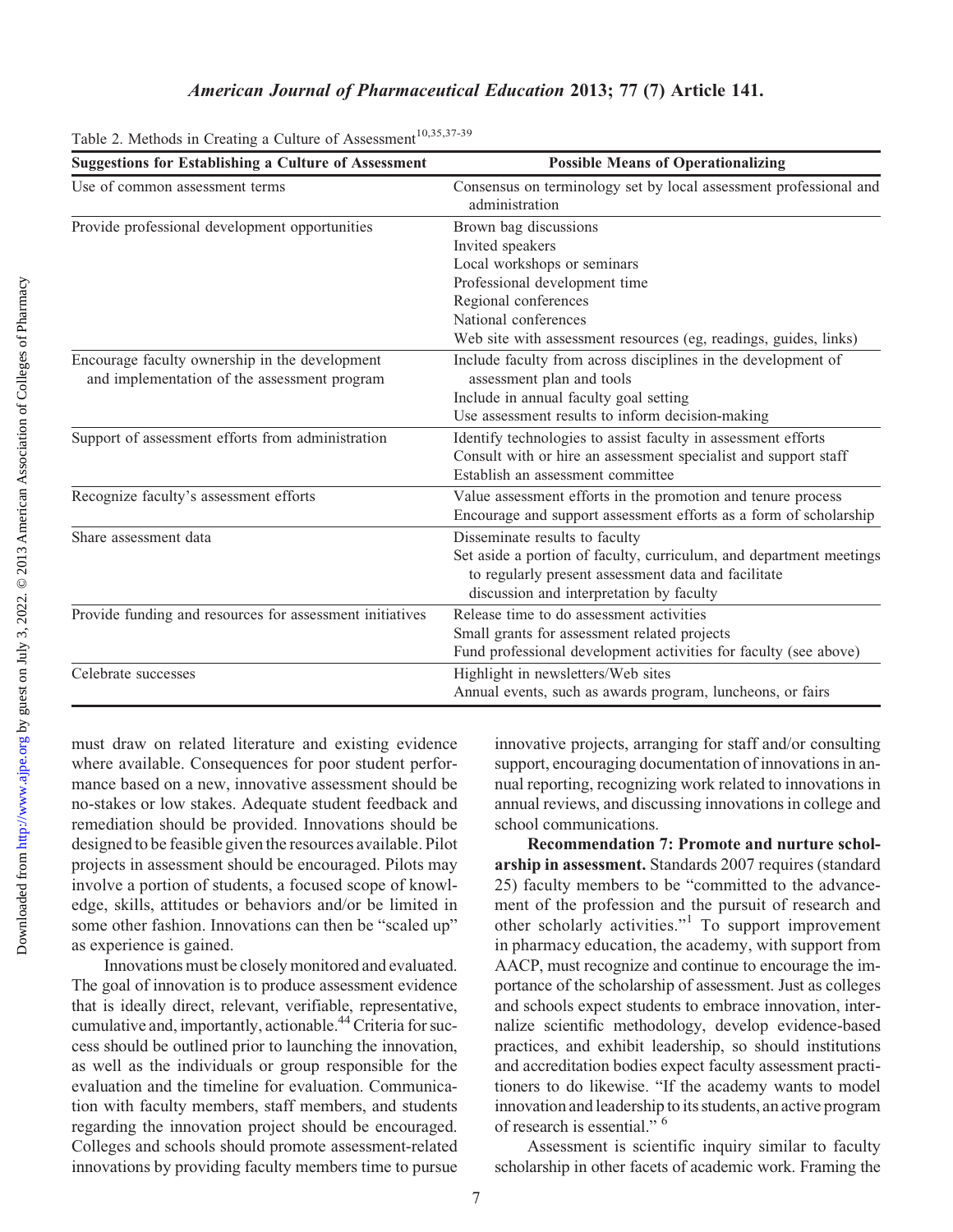## American Journal of Pharmaceutical Education 2013; 77 (7) Article 141.

Table 3. Summary of Goals for New Assessment-Related Standards/Guidelines and Associated Recommendations

| Goals                                     | <b>Recommendations</b>                                                       |
|-------------------------------------------|------------------------------------------------------------------------------|
| Goal 1: Simplified Standards With a Focus | Recommendation 1: Require College/School-Specific Plans for Student Learning |
| on Accountability and Improvement         | Assessment Plans Instead of Prescribing Specific Assessment Methods          |
|                                           | Recommendation 2: Require Evidence of Use of Student Learning Assessment     |
|                                           | Data to Influence Programmatic Change                                        |
|                                           | Recommendation 3: Refine the Assessment Guidelines by Using an Assessment    |
|                                           | Appendix to Provide Alternatives                                             |
| Goal 2: Institutionalization of           | Recommendation 4: Integrate Assessment with the CQI Process                  |
| Assessment Efforts                        | Recommendation 5: Promote a Culture of Assessment                            |
|                                           | Recommendation 6: Foster Engagement and Collaboration in Assessment          |
| Goal 3: Innovation in Assessment          | Recommendation 7: Promote and Nurture Scholarship in Assessment              |
|                                           | Recommendation 8: Encourage Advancements in the Assessment of the            |
|                                           | Affective Domain                                                             |

discussion of assessment as a scholarly activity occurring in the classroom (or college) can assist in gaining faculty buy-in to assessment efforts. As Abate, Stamatakis, and Haggett recommended in 2003, colleges and schools should "add well-designed, documented, and evaluable assessment-related practices to the definition of the scholarship of teaching and learning."8 Colleges and schools should provide time for assessment-related scholarship, as well as recognizing the scholarship of assessment as part of promotion and tenure decisions.

To benefit other institutions, colleges and schools should encourage faculty and assessment professionals to disseminate advancements andinnovations at AACP meetings and in the Journal. As an organization, AACP should continue to support the development of mechanisms that can be used at national, regional, and local levels to recognize and encourage the scholarship of teaching, learning, and assessment. In particular, AACP should advocate that the scholarship of assessment be rewarded at the college or school level in the same ways as other scholarship.

Recommendation 8: Encourage advancements in the assessment of the affective domain. One of the challenges that assessment professionals are struggling with is assessing outcomes that fall within the affective domain. The proposed Assessment Appendix (see Recommendation 3) would facilitate the efforts of institutions to build college- or school-specific assessment plans that incorporate the affective domain.

The affective domain includes a number of highly relevant topics requiring attention. For instance, current ACPE standards and guidelines call for the assessment of professionalism in our students,<sup>1</sup> but the instruments and processes to be used for this assessment require further investigation. The development of other affective traits such as leadership and advocacy, self-assessment, selfefficacy, and entrepreneurship are believed to be important

for the preparation of pharmacists who can be effective and thrive in practice models designed to maximize their contributions to society.<sup>45</sup> In addition, the anticipated inclusion of some of these harder-to-measure affective outcomes in the forthcoming revision of the AACP CAPE standards suggests the need for colleges and schools to develop innovative approaches to their measurement.

Additionally, ACPE standards and guidelines, version 2.0, contains multiple mentions of interprofessional team goals and activities. Assessing teamwork is particularly in need of flexibility to allow creation of validated measurement approaches. In 2009, the national education associations of 6 health professions formed a collaborative called The Interprofessional Education Collaborative (IPEC, https://ipecollaborative.org/). Through its reports (https:// ipecollaborative.org/Resources.html), the IPEC Collaborative has developed core competencies and strategies to implement these core competencies. However, assessment of these interprofessional competencies is in its infancy.

On a broader plane, the successful combination of data from multiple existing assessments could offer efficiencies of effort and cost. ACPE requires several standardized assessments, such as the curriculum quality surveys; however, the most useful and informative balance between local assessment and the standardized assessments has yet to be found. At the highest level of assessment, there is yet no assessment to predict how well pharmacy graduates will perform when they are several years into their careers. In addition, innovation, scholarship, and collaboration in the affective domain are needed, in order to advance the academy's ability to foster student learning. Colleges and schools are urged to focus efforts in this area.

#### SUMMARY

The upcoming revision of the accreditation standards for PharmD programs provides an outstanding opportunity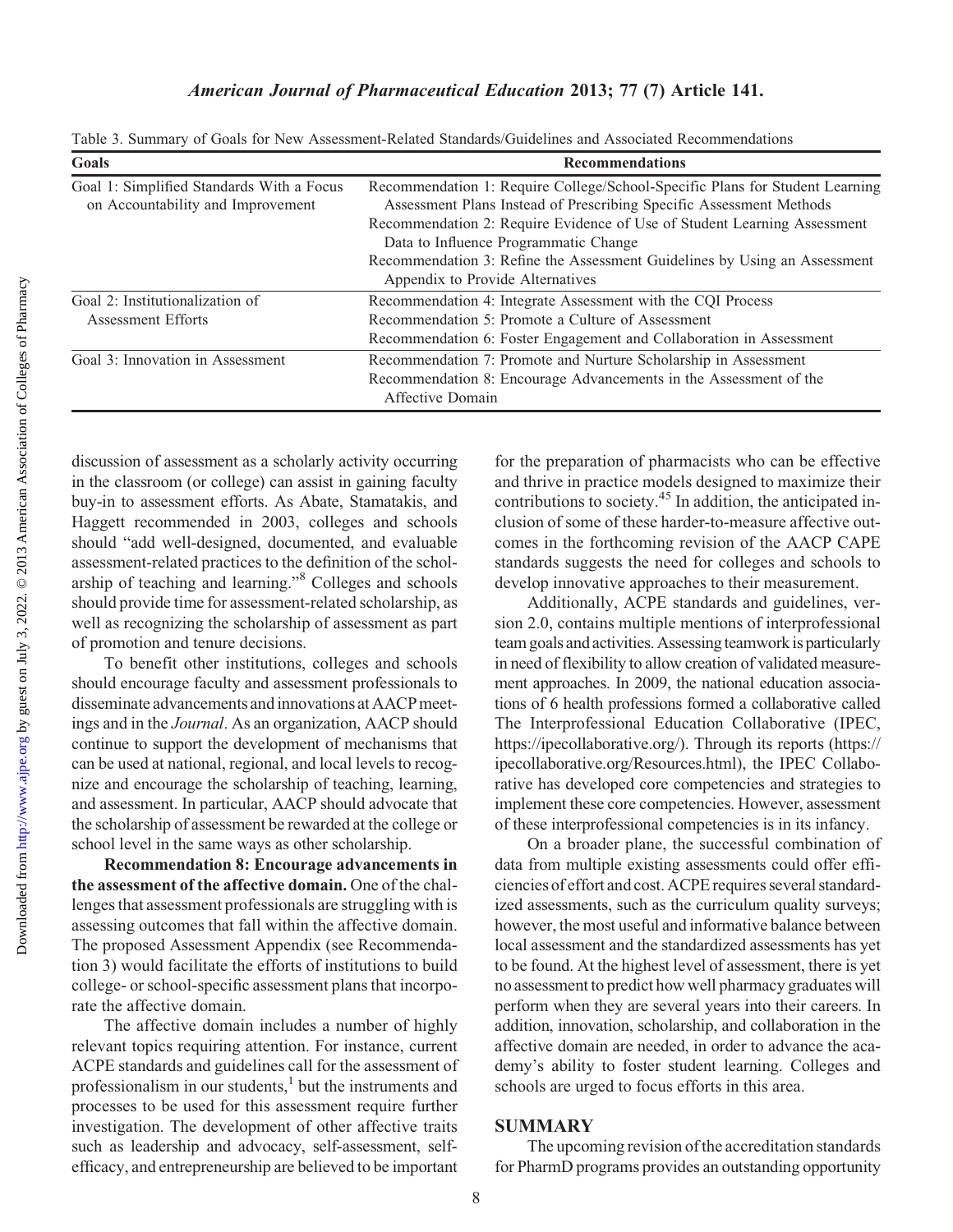# American Journal of Pharmaceutical Education 2013; 77 (7) Article 141.

to help shape the way colleges and schools of pharmacy approach the assessment of their mission and demonstrate the educational outcomes of their training programs. The academy has the opportunity to showcase its efforts and strengthen approaches to display innovation and scholarship in the area of educational assessment of its graduates. The authors anticipate that the goals and recommendations offered herein, which are summarized in Table 3, serve as a basis for dialogue and debate within ACPE and the academy in seeking to improve the practice of pharmacy by strengthening the educational programs of colleges and schools.

# **REFERENCES**

1. Accreditation Council for Pharmacy Education. Accreditation standards and guidelines for the professional program in pharmacy leading to the doctor of pharmacy degree. The Accreditation Council for Pharmacy Education Inc. https://www.acpe-accredit.org/deans/ standards.asp. Accessed February 2, 2013.

2. Murray FB. Six misconceptions about accreditation in higher education. Change. 2012;44(4):52-58.

3. Eaton JS. An overview of US accreditation. Council for Higher Education Accreditation. August 2012. http://www.chea.org/ Research/index.asp#overview. Accessed January 18, 2013.

4. Astin AW, Banta TW, Cross P, et al. Principles of good practice for assessing student learning. December 1992. American Association for Higher Education. http://www.

learningoutcomeassessment.org/PrinciplesofAssessment.html. Accessed January 3, 2013.

5. Hutchings P, Ewell P, Banta T. AAHE principles of good practice: aging nicely. 2012. National Institute for Learning Outcomes Assessment. http://www.learningoutcomeassessment.org/ PrinciplesofAssessment.html. Accessed February 3, 2013.

6. Svensson CK, Ascione FJ, Bauman JL, et al. Are we producing innovators and leaders or change resisters and followers? Am J Pharm Educ. 2012;76(7):Article 124.

7. Accreditation Council for Pharmacy Education. Documentation and data required for self-study report (rubric v4.0, April 2011). https://www.acpe-accredit.org/deans/resources.asp. Accessed January 22, 2013.

8. Abate MA, Stamatakis MK, Haggett RR. Excellence in curriculum development and assessment. Am J Pharm Educ. 2003; 67(3):Article 89.

9. Palomba CA, Banta TW. The essentials of successful assessment. In: Assessment Essentials: Planning, Implementing and Improving Assessment in Higher Education. San Francisco, CA: Jossey-Bass; 1990: 1-18.

10. Suskie, LA. Assessing Student Learning: A Common Sense Guide, 2nd ed. San Francisco, CA; John Wiley & Sons; 2009. 11. Anderson HM, Moore DL, Anaya G, Bird E. Student learning outcomes assessment: a component of program assessment. Am J Pharm Educ. 2005;69(2):Article 39.

12. Palomba CA, Banta TW. Developing definitions, goals and plans. In: Assessment Essentials: Planning, Implementing and Improving Assessment in Higher Education. San Francisco, CA: Jossey-Bass; 1999: 19-52.

13. Commission on Accreditation in Physical Therapy Education. CAPTE accreditation handbook. http://www.capteonline.org/ AccreditationHandbook/. Accessed March 19, 2013.

14. Accreditation Council for Occupational Therapy Education. ACOTE accreditation. http://www.aota.org/en/Education-Careers/ Accreditation.aspx. Accessed March 19, 2013.

15. American Optometric Association. Optometric degree programs resources. Accreditation Council on Optometric Education. http:// www.aoa.org/x12707.xml. Accessed March 19, 2013.

16. Accreditation Review Commission on Education for the Physician Assistant, Inc. Standards of accreditation. http://www.arcpa.org/acc\_standards/. Accessed March 19, 2013.

17. Commission on Collegiate Nursing Education. Baccalaureate and graduate nursing programs. http://www.aacn.nche.edu/ccneaccreditation/standards-procedures-resources/baccalaureategraduate. Accessed March 19, 2013.

18. American Dental Association. Accreditation. http://www.ada. org/100.aspx. Accessed March 19, 2013.

19. Council on Podiatric Medical Education. Accreditation information for colleges. http://www.cpme.org/colleges/content. cfm?ItemNumber=2445&navItemNumber=2241. Accessed March 19, 2013.

20. Liaison Committee on Medical Education. Functions and structure of a medical school: LCME accreditation standards. http:// www.lcme.org/standard.htm. Accessed March 19, 2013.

21. Maki PA. Assessing for Learning: Building a Sustainable Commitment Across the Institution. Sterling, VA: Stylus; 2010. 22. Baker GR, Jankowski N, Provezis S, Kinzie J. Using assessment results: promising practices of institutions that do it well. July 2012. National Institute for Learning Outcomes Assessment. http://www. learningoutcomeassessment.org/NILOAReports.htm. Accessed February 7, 2013.

23. Kotter JP. Leading Change. Boston, MA: Harvard Business School Press; 1996.

24. Kotter JP. Leading change: why transformation efforts fail. Harvard Bus Rev. 2007:1;96-103.

25. Farris KB, Demb A, Janke KK, Kelley K, Scott S. Assessment to transform competency-based curricula. Am J Pharm Educ. 2009; 73(8):Article 158.

26. Blaich C, Wise K. From gathering to using assessment results: lessons from the Wabash National Study. 2011. National Institute for Learning Outcomes Assessment. http://www.

learningoutcomeassessment.org/occasionalpapers.htm. Accessed February 7, 2013.

27. Radawski D. Continuous quality improvement: origins, concepts, problems, and applications. Perspect Physician Assist Educ. 1999;10(1):12-16.

28. Shortell SM, Bennett CL, Byck GR. Assessing the impact of continuous quality improvement on clinical practice: what will it take to accelerate progress. Milbank Q. 1998;76(4):593-624.

29. Coleman MT, Headrick LA, Langley AE, Thomas JX. Teaching medical faculty how to apply continuous quality improvement to medical education. *Jt Comm J Qual Improv.* 1998;24(11):640-652. 30. Yearwood E, Singleton J, Feldman HR, Colombraro G. A case study in implementing CQI in a nursing education program. J Prof Nurs. 2001;17(6):297-304.

31. Ried LD. A model for curricular quality assessment and improvement. Am J Pharm Educ. 2011;75(10):Article 196. 32. Timpe EM, Gupchup GV, Scott VG. Incorporating a continuous quality improvement process into pharmacy accreditation for well-established programs. Am J Pharm Educ. 2012;76(3):Article 38.

33. Achieving the Dream, Public Agenda. Cutting Edge Series No. 3: Building institutional capacity for data-informed decision making.